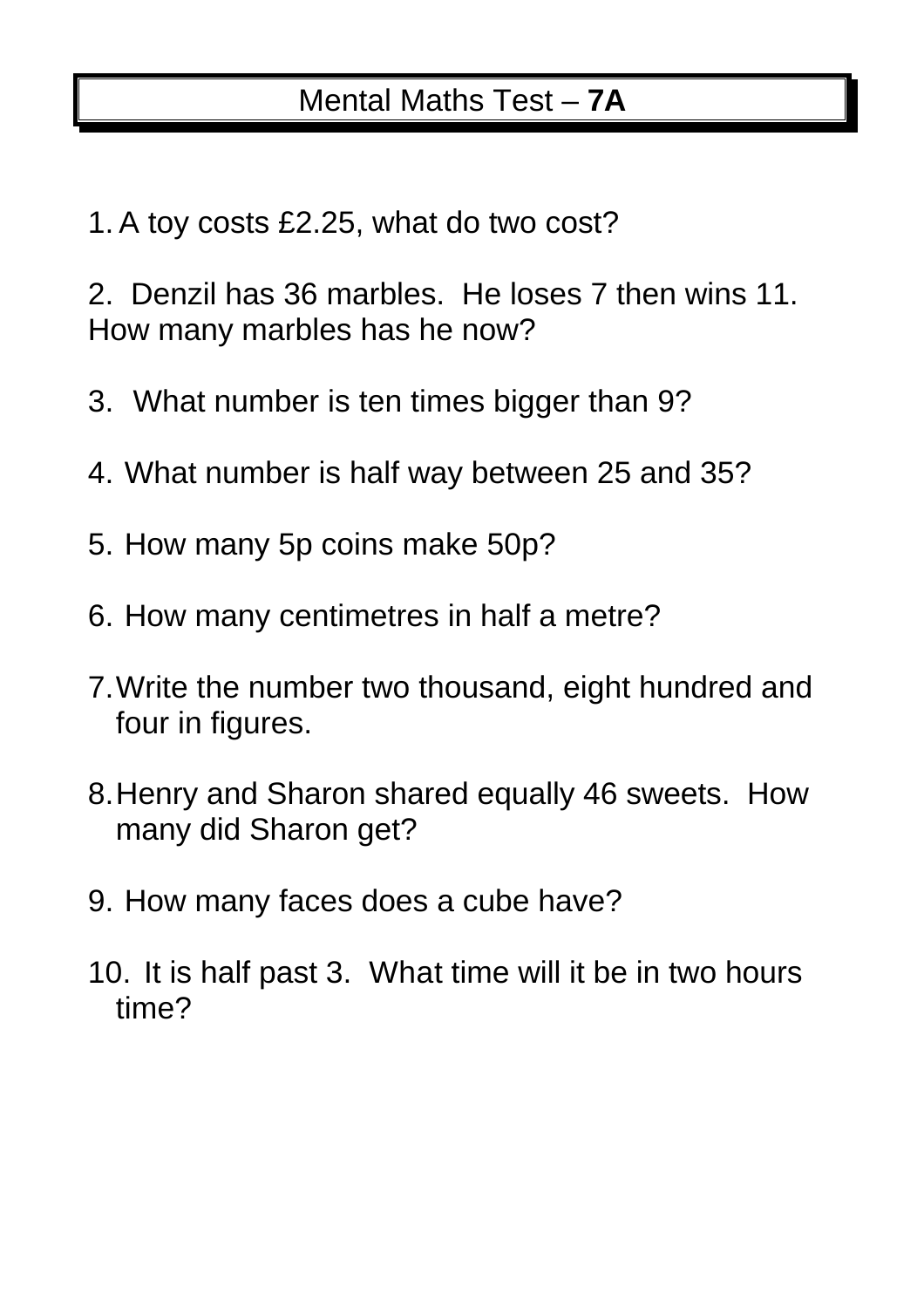## Mental Maths Test – **7B**

- 2. A toy costs 20p. What do two cost?
- 3. How many months in a year?
- 4. What is ten less than 25?
- 5. Write the number one hundred and thirty five in figures.
- 6. Gordon had 6 sweets. He ate 3 and bought 5 more. How many sweets does he have now?
- 7. What is 11 minus 6?
- 8. It is now 4 o'clock. What time will it be one hour later?
- 9. What is the value of two in the number 27?
- 10. What is 4 more than 98?
- 10. What is half of 14?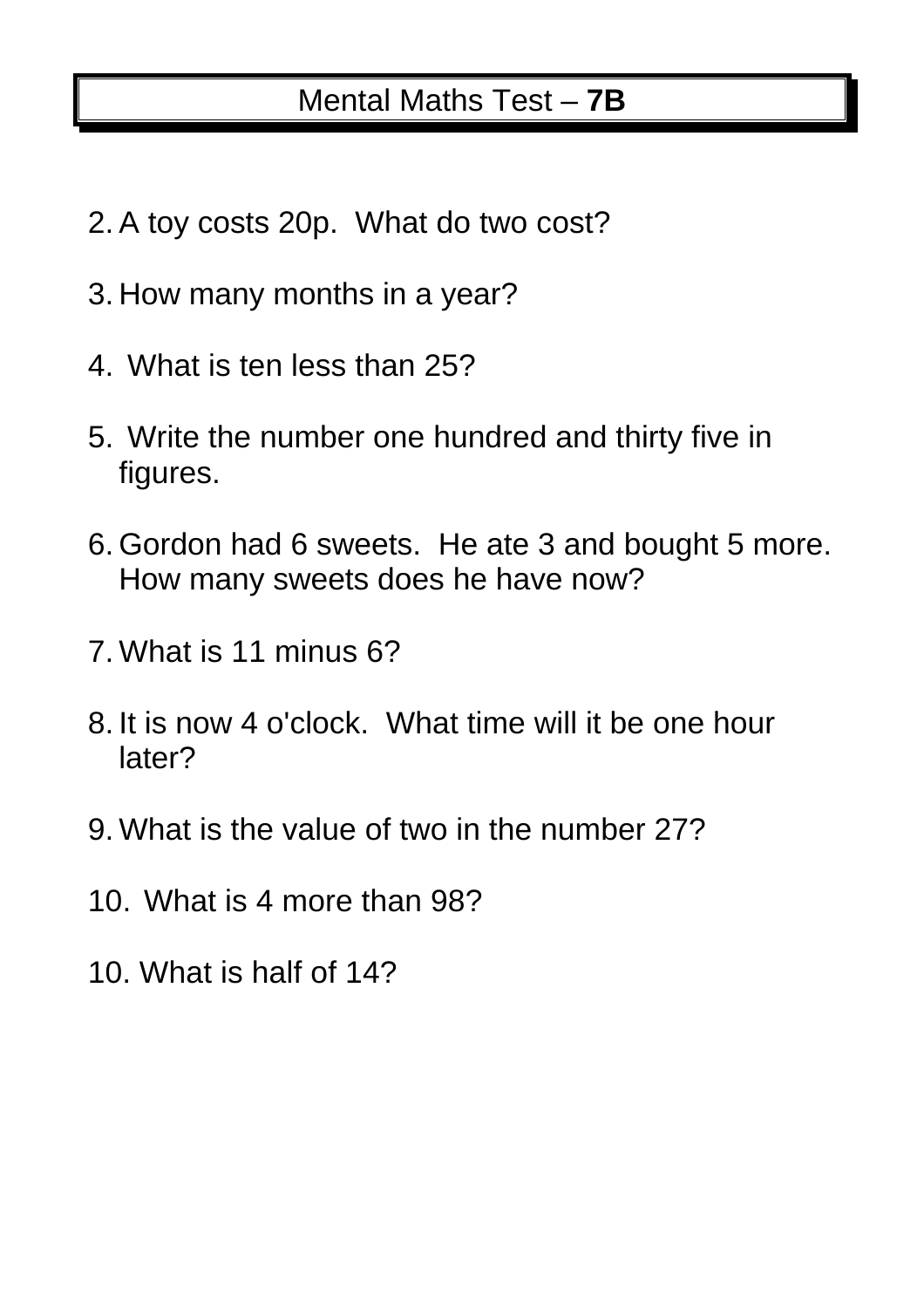## Mental Maths Test – **8A**

- 11. What number is ten times bigger than 15?
- 12. How many months are there in two years?
- 13. How many 10p coins are there in one pound?
- 14. There are 5 sunflower seeds in a packet. I want to grow 14 sunflowers. How many packets should I buy?
- 15. How many centimetres in one and a half metres?
- 16. What is the sum of 86 and 32?
- 17. What number is half way between 45 and 55?
- 18. Which number divides exactly by 4, 13 16 or 21?
- 19. How many pennies are there in two pounds?
- 20. Ann is 12 years old. Her mother is 33. How much younger is Ann than her mother?